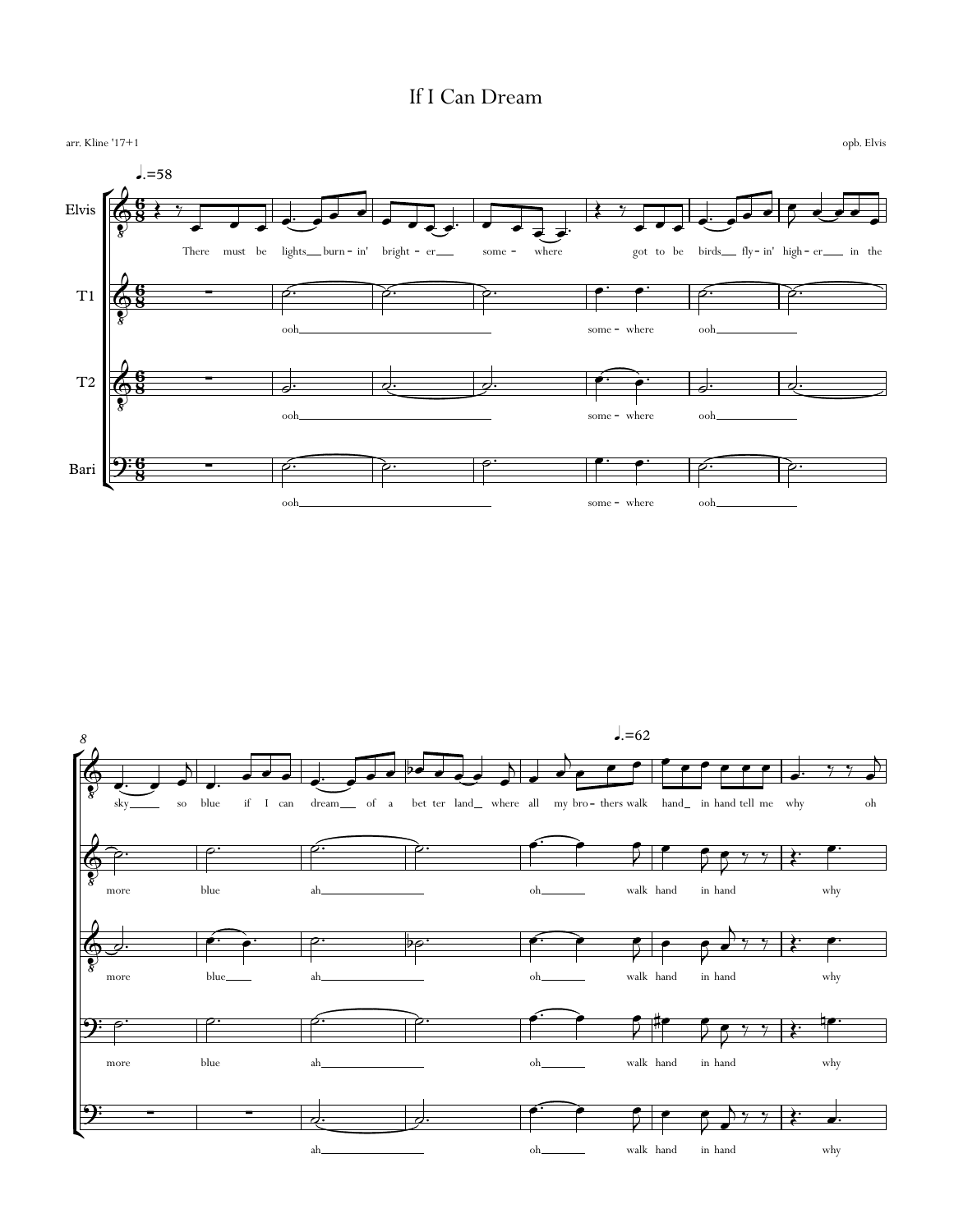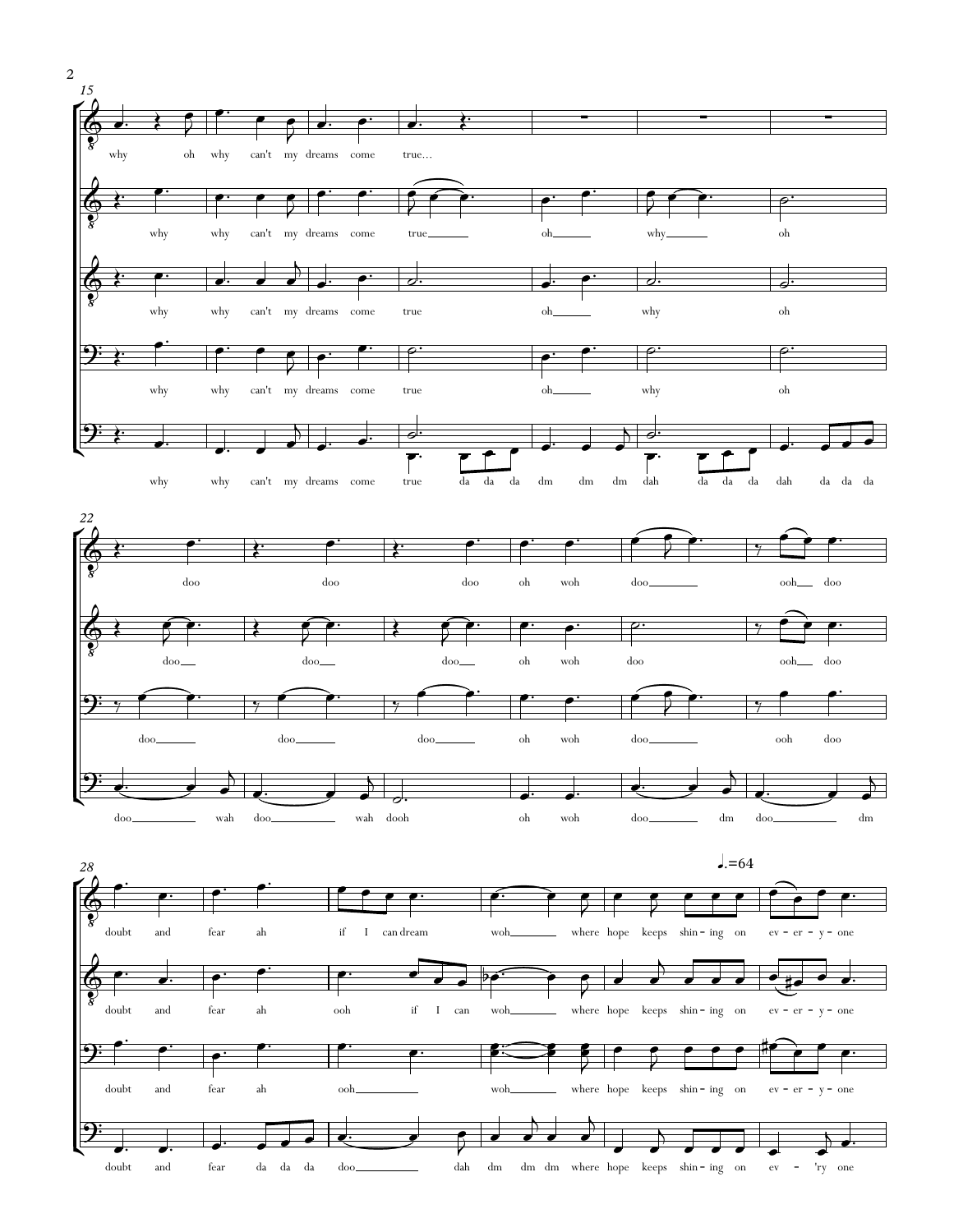

![](_page_2_Figure_1.jpeg)

![](_page_2_Figure_2.jpeg)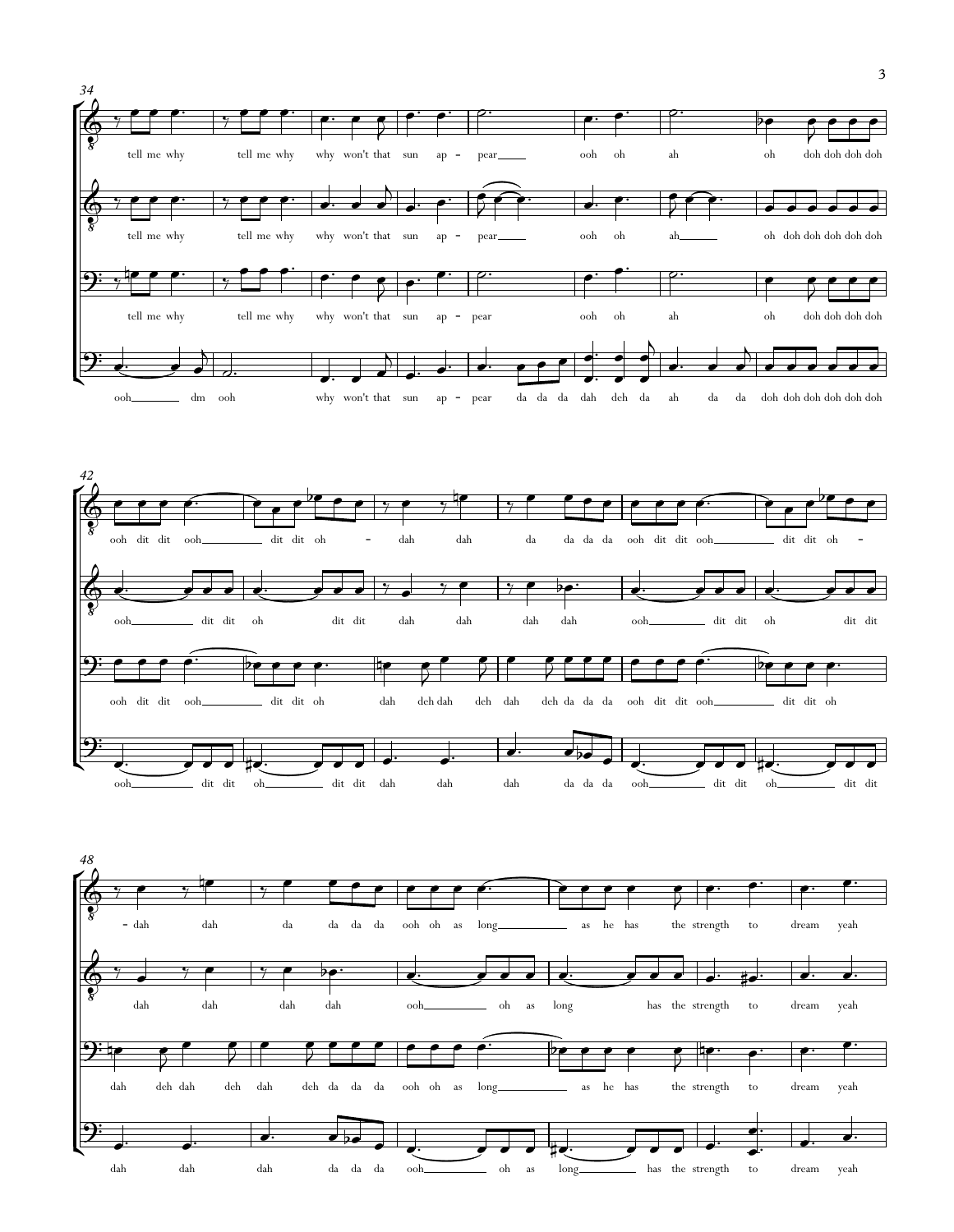![](_page_3_Figure_0.jpeg)

![](_page_3_Figure_1.jpeg)

![](_page_3_Figure_2.jpeg)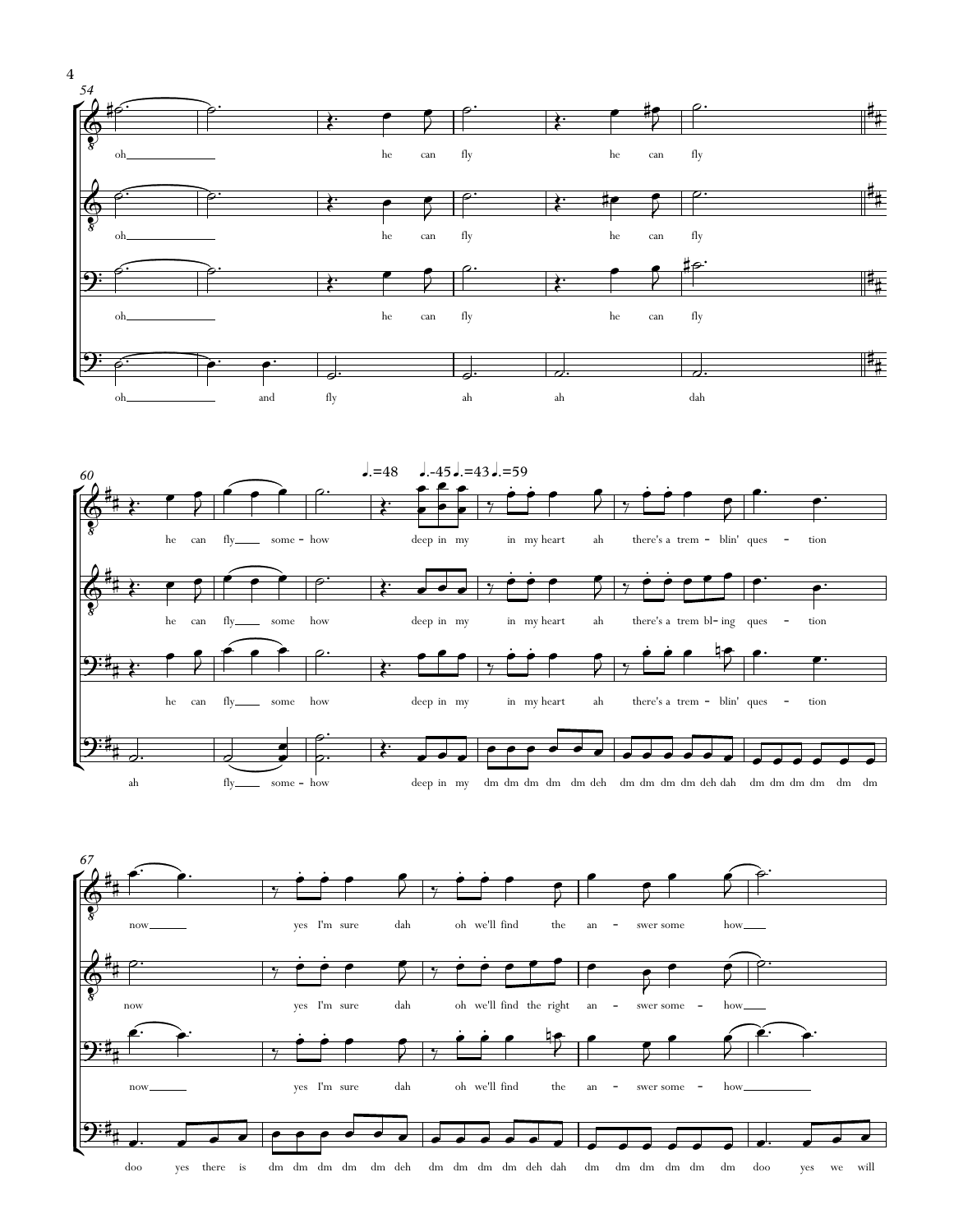![](_page_4_Figure_0.jpeg)

![](_page_4_Figure_1.jpeg)